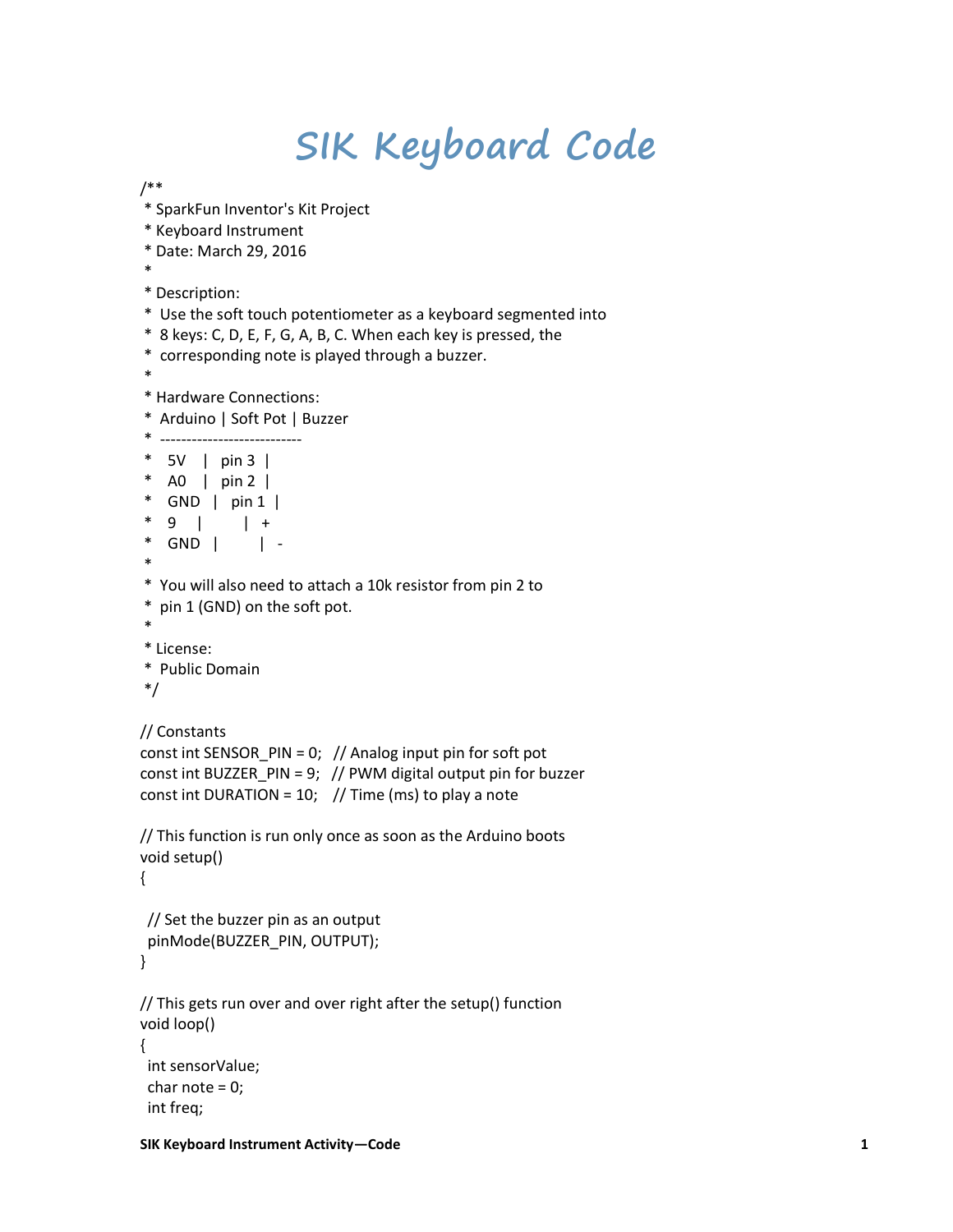```
 // Read the value (0 
- 1023) from the ADC
  sensorValue = analogRead(SENSOR_PIN);
  // Map the key pressed to a note
  note = findNote(sensorValue);
  // If it's a note, play it!
 if ( note != 0 ) {
   freq = getFrequency(note);
   tone(BUZZER_PIN, freq, DURATION);
   delay(DURATION);

}
}
// Given an ADC value (0 
- 1023), map it to a note
char findNote(int val) {
 // Return the note based on the key pressed
 if ( (val > 10) && (val <= 160) )
{
   return 'c';
 }
 if ( (val > 160) && (val <= 250) )
 {
  return 'd';
 }
  if ( (val > 250) && (val <= 350) )
 {
   return 'e';
 }
 if ( (val > 350) && (val <= 450) )
 {
  return 'f';
 }
  if ( (val > 450) && (val <= 560) )
 {
   return 'g';
 }
  if ( (val > 560) && (val <= 690) )
 \{ return 'a';
 }
  if ( (val > 690) && (val <= 850) )
 {
   return 'b';
}
```